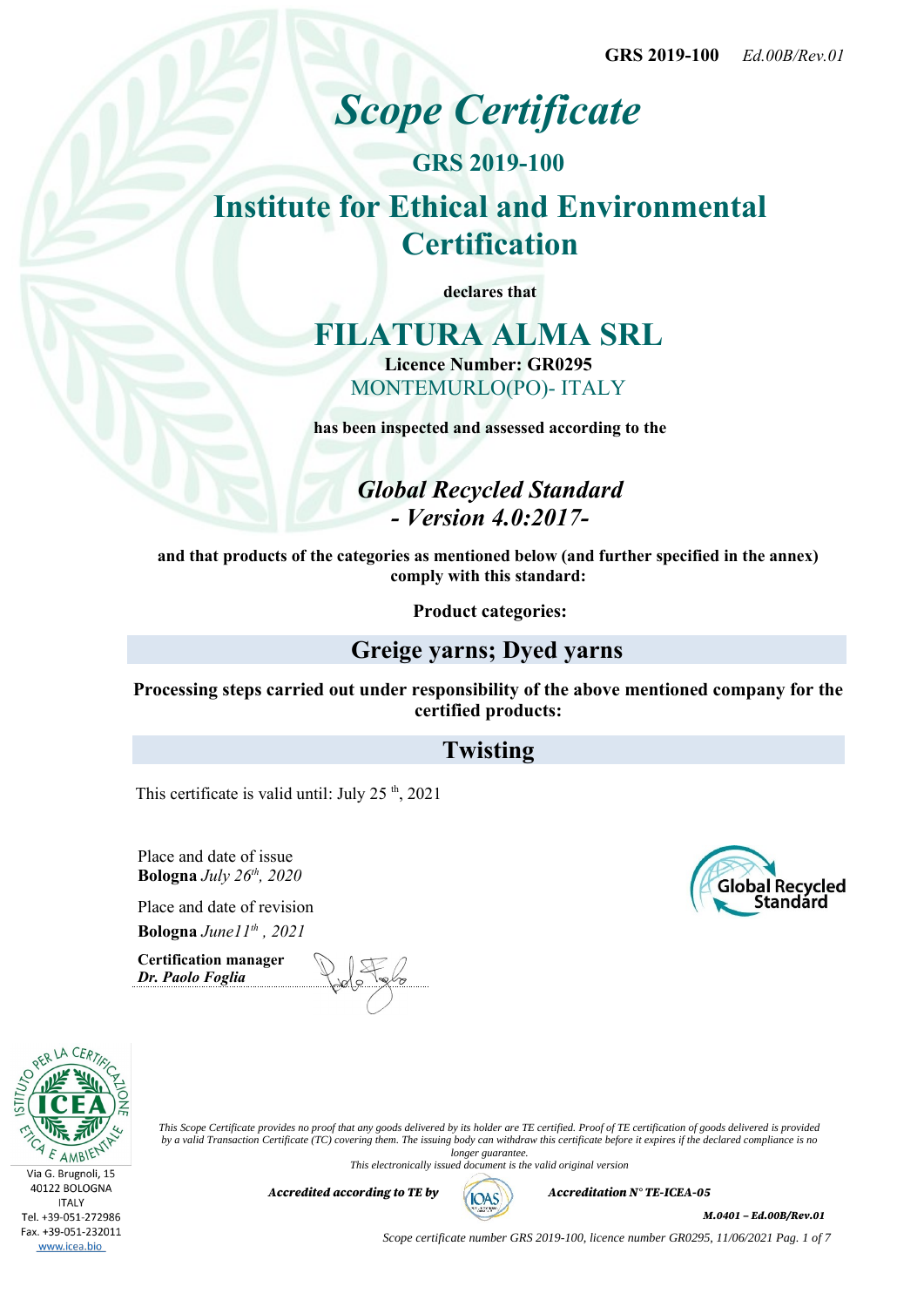**GRS 2019-100** *Ed.00B/Rev.01*

*Certified entity:* **FILATURA ALMA SRL**

**Global Recycled Standard**

**Appendix to certificate no.: GRS 2019-100** In specific the certificate covers the following products:

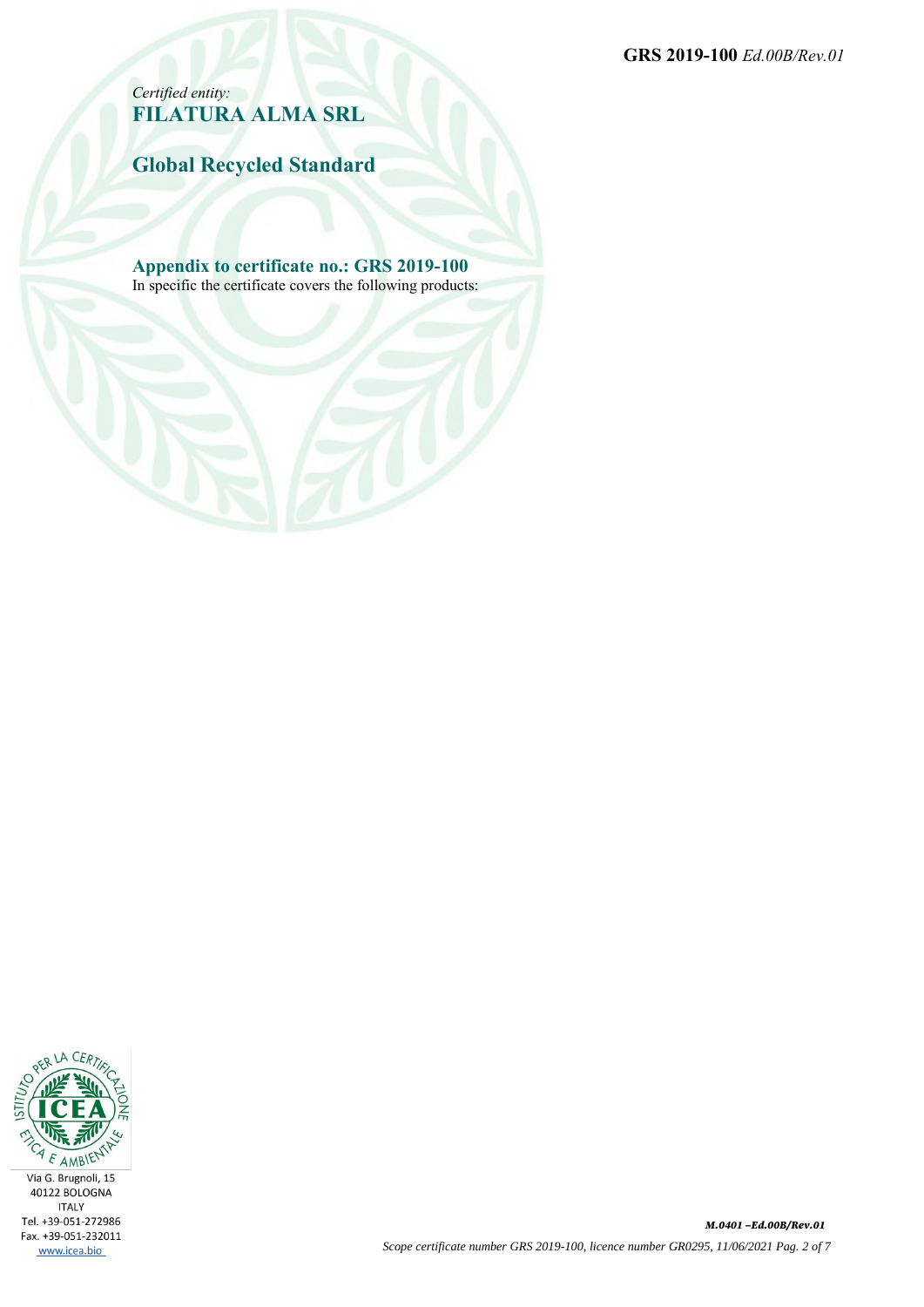#### **GRS 2019-100** *Ed.00B/Rev.01*

|                       | <b>Products</b><br><b>Material Composition</b> |                            | Label grade |                |                                    |
|-----------------------|------------------------------------------------|----------------------------|-------------|----------------|------------------------------------|
| Category              | Product details                                | Fibre                      | Id.         | $\%$           |                                    |
| Greige yarns (PC0030) | Carded yarns (Greige twisted                   | *Cotton (Pre-              |             |                | Made with 54%                      |
|                       | yarns PD0067)                                  | consumer)                  | CO          | 40             | recycled material                  |
|                       |                                                | Polyamid                   | PA          | 8              |                                    |
|                       |                                                | Polyester                  | PL          | 35             |                                    |
|                       |                                                | *Polyester (Pre-           | PL          | 14             |                                    |
|                       |                                                | consumer)<br>Other Fibres  | AF          | 3              |                                    |
| Greige yarns (PC0030) | Carded yarns (Greige twisted                   | *Polyester (Post-          |             |                | Made with 81%                      |
|                       | yarns PD0067)                                  | consumer)                  | PL          | 81             | recycled material                  |
|                       |                                                | Viscose                    | VI          | 19             |                                    |
| Greige yarns (PC0030) | Carded yarns (Greige twisted                   | *Cotton (Pre-              | CO          | 39             | Made with 39%                      |
|                       | yarns PD0067)                                  | consumer)                  | PL          | 61             | recycled material                  |
|                       |                                                | Polyester                  |             |                |                                    |
| Greige yarns (PC0030) | Carded yarns (Greige twisted<br>yarns PD0067)  | *Cotton (Pre-<br>consumer) | CO          | 50             | Made with 50%                      |
|                       |                                                | Polyester                  | PL          | 50             | recycled material                  |
| Greige yarns (PC0030) | Carded yarns (Greige twisted                   | Acrylic                    |             |                | Made with 27%                      |
|                       | yarns PD0067)                                  | Virgin Wool                | PC<br>WV    | 47<br>20       | recycled material                  |
|                       |                                                | Polyamid                   | PA          | 6              |                                    |
|                       |                                                | *Polyester (Post-          | PL          | 27             |                                    |
|                       |                                                | consumer)                  |             |                |                                    |
| Greige yarns (PC0030) | Carded yarns (Greige twisted<br>yarns PD0067)  | Virgin Wool<br>Polyamid    | W V         | 34             | Made with 33%                      |
|                       |                                                | *Polyester (Post-          | PA          | 6              | recycled material                  |
|                       |                                                | consumer)                  | PL          | 33             |                                    |
|                       |                                                | Viscose                    | И           | 27             |                                    |
| Greige yarns (PC0030) | Carded yarns (Greige twisted                   | Acrylic                    | PC          | 48             | Made with 28%                      |
|                       | yarns PD0067)                                  | Wool                       | WO          | 20             | recycled material                  |
|                       |                                                | Polyamid                   | PA          | $\overline{4}$ |                                    |
|                       |                                                | *Polyester (Post-          | PL          | 28             |                                    |
| Greige yarns (PC0030) | Carded yarns (Greige twisted                   | consumer)<br>Acrylic       |             |                |                                    |
|                       | yarns PD0067)                                  | Wool                       | PC          | 21             | Made with 24%                      |
|                       |                                                | Polyamid                   | WO          | 21             | recycled material                  |
|                       |                                                | *Polyester (Post-          | PA<br>PL    | 34<br>24       |                                    |
|                       |                                                | consumer)                  |             |                |                                    |
| Greige yarns (PC0030) | Carded yarns (Greige twisted                   | Acrylic                    | PC          | 67             | Made with 33%                      |
|                       | yarns PD0067)                                  | *Polyester (Post-          | PL          | 33             | recycled material                  |
| Greige yarns (PC0030) | Carded yarns (Greige twisted                   | consumer)<br>Acrylic       |             |                |                                    |
|                       | yarns PD0067)                                  | *Polyester (Post-          | ${\cal PC}$ | 79             | Made with 21%<br>recycled material |
|                       |                                                | consumer)                  | PL          | 21             |                                    |
| Greige yarns (PC0030) | Carded yarns (Greige twisted                   | Acrylic                    | PC          | 16             | Made with 36%                      |
|                       | yarns PD0067)                                  | Cotton                     | CO          | 21             | recycled material                  |
|                       |                                                | *Cotton (Pre-              | ${\cal CO}$ | 36             |                                    |
|                       |                                                | consumer)<br>Polyester     | PL          | 27             |                                    |
| Greige yarns (PC0030) | Carded yarns (Greige twisted                   | Acrylic                    |             |                | Made with 36%                      |
|                       | yarns PD0067)                                  | *Polyester (Post-          | PC          | 64             | recycled material                  |
|                       |                                                | consumer)                  | PL          | 36             |                                    |
| Greige yarns (PC0030) | Carded yarns (Greige twisted                   | Acrylic                    | PC          | 41             | Made with 44%                      |
|                       | yarns PD0067)                                  | *Cotton (Pre-              | CO          | 44             | recycled material                  |
|                       |                                                | consumer)                  | PL          | 15             |                                    |
| Greige yarns (PC0030) | Carded yarns (Greige twisted                   | Polyester<br>Acrylic       |             |                |                                    |
|                       | yarns PD0067)                                  | Cotton                     | PC          | 20             | Made with 32%<br>recycled material |
|                       |                                                | *Cotton (Pre-              | CO          | 30             |                                    |
|                       |                                                | consumer)                  | CO<br>PL    | 32<br>18       |                                    |
|                       |                                                | Polyester                  |             |                |                                    |
| Greige yarns (PC0030) | Carded yarns (Greige twisted                   | Acrylic                    | PC          | 18             | Made with 42%                      |
|                       | yarns PD0067)                                  | *Cotton (Pre-<br>consumer) | ${\cal CO}$ | 42             | recycled material                  |
|                       |                                                | Polyamid                   | PA          | 3              |                                    |
|                       |                                                | Polyester                  | PL          | 7              |                                    |
|                       |                                                | <i>Viscose</i>             | VI          | 30             |                                    |



CER

**ITALY** Tel. +39-051-272986 Fax. +39-051-232011 www.icea.bio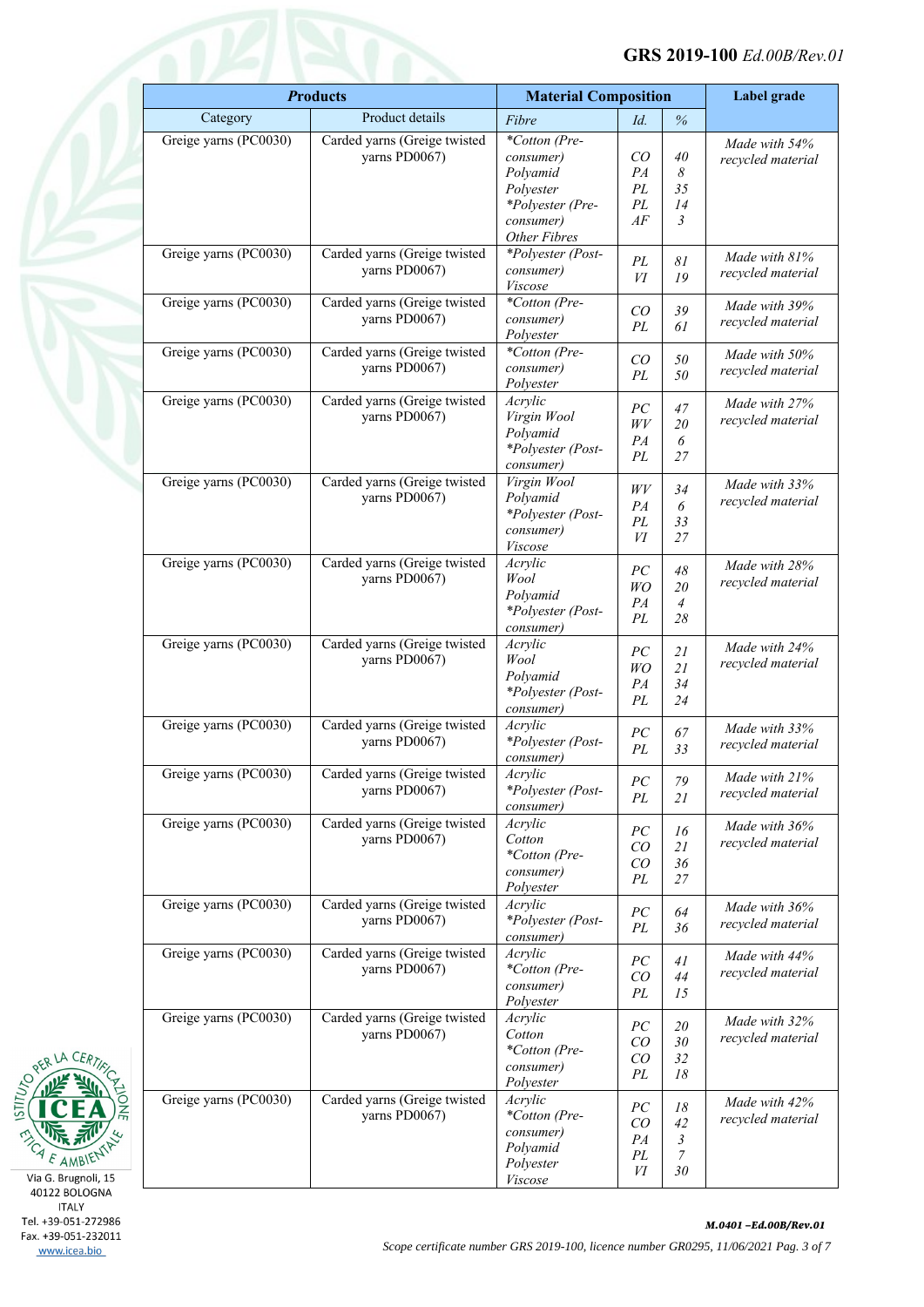|                       | <b>Products</b>                               | <b>Material Composition</b>    |             | Label grade    |                   |
|-----------------------|-----------------------------------------------|--------------------------------|-------------|----------------|-------------------|
| Category              | Product details                               | Fibre                          | Id.         | $\%$           |                   |
| Greige yarns (PC0030) | Carded yarns (Greige twisted                  | Acrylic                        | PC          | 25             | Made with 60%     |
|                       | yarns PD0067)                                 | *Cotton (Pre-                  | CO          | 60             | recycled material |
|                       |                                               | consumer)                      | PA          | 5              |                   |
|                       |                                               | Polyamid                       | PL          | 10             |                   |
|                       |                                               | Polyester                      |             |                |                   |
| Greige yarns (PC0030) | Carded yarns (Greige twisted<br>yarns PD0067) | Acrylic<br>*Cotton (Pre-       | ${\cal PC}$ | 47             | Made with 42%     |
|                       |                                               | consumer)                      | CO          | 42             | recycled material |
|                       |                                               | Polyamid                       | PA          | 11             |                   |
| Greige yarns (PC0030) | Carded yarns (Greige twisted                  | Acrylic                        |             |                | Made with 42%     |
|                       | yarns PD0067)                                 | Cotton                         | PC          | 18             | recycled material |
|                       |                                               | *Cotton (Pre-                  | CO          | 25             |                   |
|                       |                                               | consumer)                      | CO<br>PL    | 42<br>15       |                   |
|                       |                                               | Polyester                      |             |                |                   |
| Greige yarns (PC0030) | Carded yarns (Greige twisted                  | Acrylic                        | PC          | 58             | Made with 41%     |
|                       | yarns PD0067)                                 | *Cotton (Pre-                  | CO          | 41             | recycled material |
|                       |                                               | consumer)                      | PA          | 1              |                   |
|                       |                                               | Polyamid                       |             |                |                   |
| Greige yarns (PC0030) | Carded yarns (Greige twisted                  | Acrylic                        | PC          | 41             | Made with 44%     |
|                       | yarns PD0067)                                 | *Cotton (Pre-<br>consumer)     | CO          | 44             | recycled material |
|                       |                                               | Polyester                      | PL          | 15             |                   |
| Greige yarns (PC0030) | Carded yarns (Greige twisted                  | Acrylic                        |             |                |                   |
|                       | yarns PD0067)                                 | Virgin Wool                    | PC          | 44             | Made with 36%     |
|                       |                                               | *Polyester (Post-              | WV          | 20             | recycled material |
|                       |                                               | consumer)                      | PL          | 36             |                   |
| Greige yarns (PC0030) | Carded yarns (Greige twisted                  | Alpaca                         | WP          |                | Made with 27%     |
|                       | yarns PD0067)                                 | Virgin Wool                    | $W\!V$      | 20<br>47       | recycled material |
|                       |                                               | Polyamid                       | PA          | 6              |                   |
|                       |                                               | *Polyester (Post-              | PL          | 27             |                   |
|                       |                                               | consumer)                      |             |                |                   |
| Greige yarns (PC0030) | Carded yarns (Greige twisted                  | Alpaca                         | WP          | 17             | Made with 28%     |
|                       | yarns PD0067)                                 | Virgin Wool                    | $W\!V$      | 43             | recycled material |
|                       |                                               | *Polyester (Post-<br>consumer) | PL          | 28             |                   |
|                       |                                               | Polyester                      | PL          | 12             |                   |
| Greige yarns (PC0030) | Carded yarns (Greige twisted                  | Acrylic                        |             |                | Made with 20%     |
|                       | yarns PD0067)                                 | Wool                           | ${\cal PC}$ | 56             | recycled material |
|                       |                                               | *Polyester (Post-              | WO          | 24             |                   |
|                       |                                               | consumer)                      | PL          | 20             |                   |
| Greige yarns (PC0030) | Carded yarns (Greige twisted                  | Alpaca                         | WP          | 20             | Made with 28%     |
|                       | yarns PD0067)                                 | Virgin Wool                    | $W\!V$      | 48             | recycled material |
|                       |                                               | Polyamid                       | PA          | $\overline{4}$ |                   |
|                       |                                               | *Polyester (Post-              | PL          | 28             |                   |
|                       |                                               | consumer)                      |             |                |                   |
| Greige yarns (PC0030) | Carded yarns (Greige twisted<br>yarns PD0067) | Alpaca<br>Cotton               | $W\!P$      | 12             | Made with 23%     |
|                       |                                               | Virgin Wool                    | CO          | 37             | recycled material |
|                       |                                               | *Polyester (Post-              | $W\!V$      | $28\,$         |                   |
|                       |                                               | consumer)                      | PL          | 23             |                   |
| Greige yarns (PC0030) | Carded yarns (Greige twisted                  | Polyamid                       |             |                | Made with 52%     |
|                       | yarns PD0067)                                 | *Polyester (Post-              | PA          | 22             | recycled material |
|                       |                                               | consumer)                      | $\cal{P}L$  | 52             |                   |
|                       |                                               | Polyester                      | PL          | 26             |                   |
| Greige yarns (PC0030) | Carded yarns (Greige twisted                  | *Polyester (Post-              | PL          | $24\,$         | Made with 24%     |
|                       | yarns PD0067)                                 | consumer)                      | PL          | 76             | recycled material |
|                       |                                               | Polyester                      |             |                |                   |
|                       |                                               | *Polyester (Post-              | PL          | 26             | Made with 26%     |
| Greige yarns (PC0030) | Carded yarns (Greige twisted                  |                                |             |                |                   |
|                       | yarns PD0067)                                 | consumer)                      | PL          | 74             | recycled material |
|                       |                                               | Polyester                      |             |                |                   |
| Greige yarns (PC0030) | Carded yarns (Greige twisted                  | Acrylic                        | ${\cal PC}$ | 33             | Made with 27%     |
|                       | yarns PD0067)                                 | Polyamid                       | PA          | 6              | recycled material |
|                       |                                               | *Polyester (Post-<br>consumer) | PL<br>И     | $27\,$<br>34   |                   |



**ITALY** Tel. +39-051-272986 Fax. +39-051-232011 www.icea.bio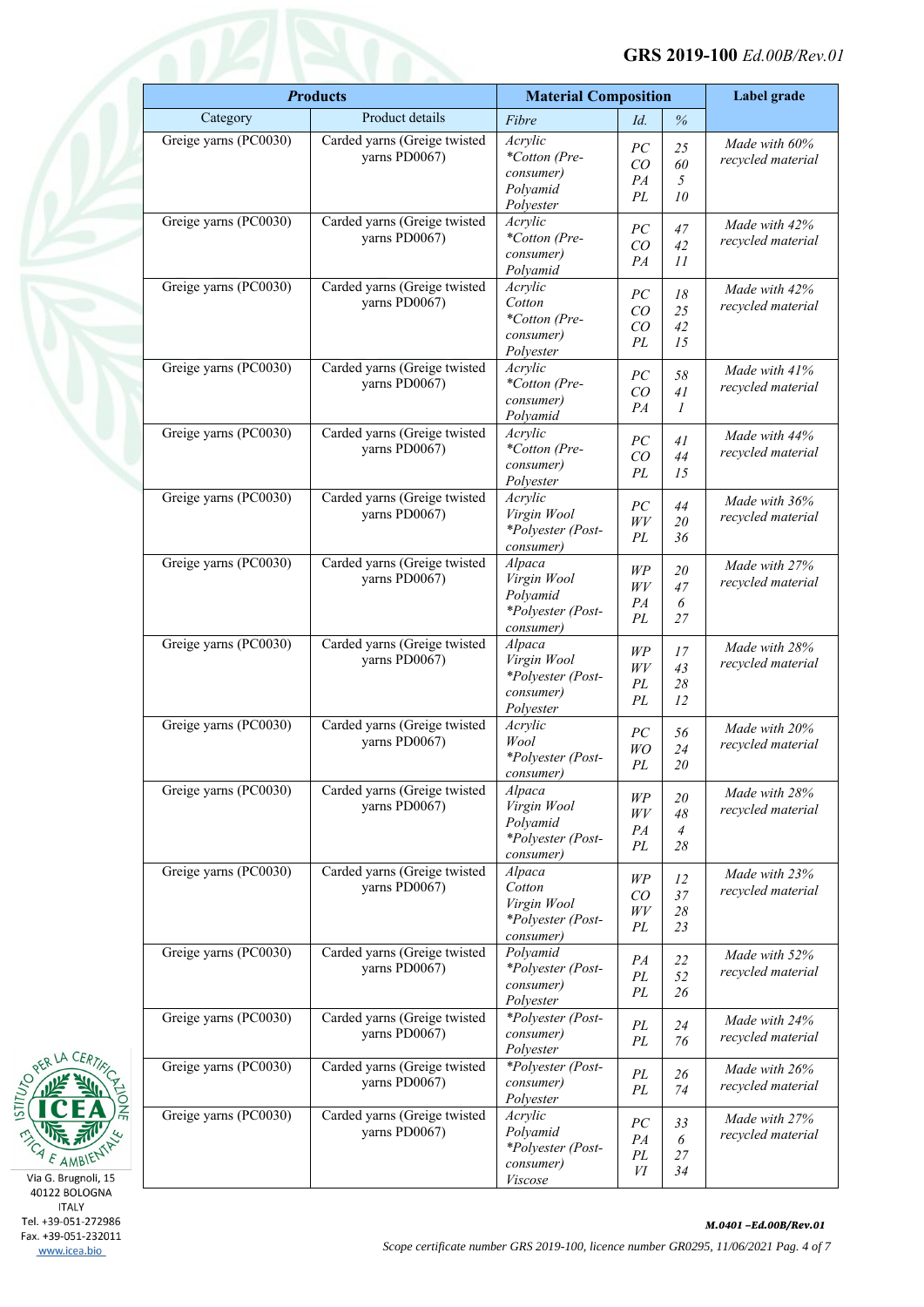| <b>Products</b>       |                                                                                           | <b>Material Composition</b>                                                |                            |                                        | Label grade                          |
|-----------------------|-------------------------------------------------------------------------------------------|----------------------------------------------------------------------------|----------------------------|----------------------------------------|--------------------------------------|
| Category              | Product details                                                                           | Fibre                                                                      | Id.                        | $\%$                                   |                                      |
| Greige yarns (PC0030) | Carded yarns (Greige twisted<br>varns PD0067)                                             | Virgin Wool<br>*Polyester (Post-<br>consumer)                              | WV<br>PL                   | 80<br>20                               | Made with 20%<br>recycled material   |
| Greige yarns (PC0030) | Carded yarns (Greige twisted<br>varns PD0067)                                             | <i>*Cotton (Pre-</i><br>consumer)<br>Polvester                             | CO<br>PL                   | 43<br>57                               | Made with $43%$<br>recycled material |
| Dyed yarns (PC0029)   | Carded yarns (Dyed twisted<br>yarns PD0067) [ART.<br><b>GRS/CANGIO TIT NM</b><br>4000]    | *Polyester (Post-<br>consumer)<br>Polyester<br>Wool<br>Acrylic<br>Polyamid | PL<br>PL<br>WO<br>PC<br>PA | 27<br>33<br>20<br>13<br>$\overline{7}$ | Made with 27%<br>recycled material   |
| Greige yarns (PC0030) | Carded yarns (Greige twisted<br>yarns PD0067) [ART.<br><b>GRS/ZENO/L TIT. NM</b><br>3000] | <i>*Cotton (Pre-</i><br>consumer)<br>Acrylic<br>Polvester<br>Polvamid      | CO<br>PC<br>PL<br>PA       | 70<br>17<br>11<br>1                    | Made with 70%<br>recycled material   |

\* from recycled material

Place and date of issue **Bologna** *July 26th, 2020*

Place and date of revision **Bologna** *June11th , 2021*

**Certification manager** *Dr. Paolo Foglia*



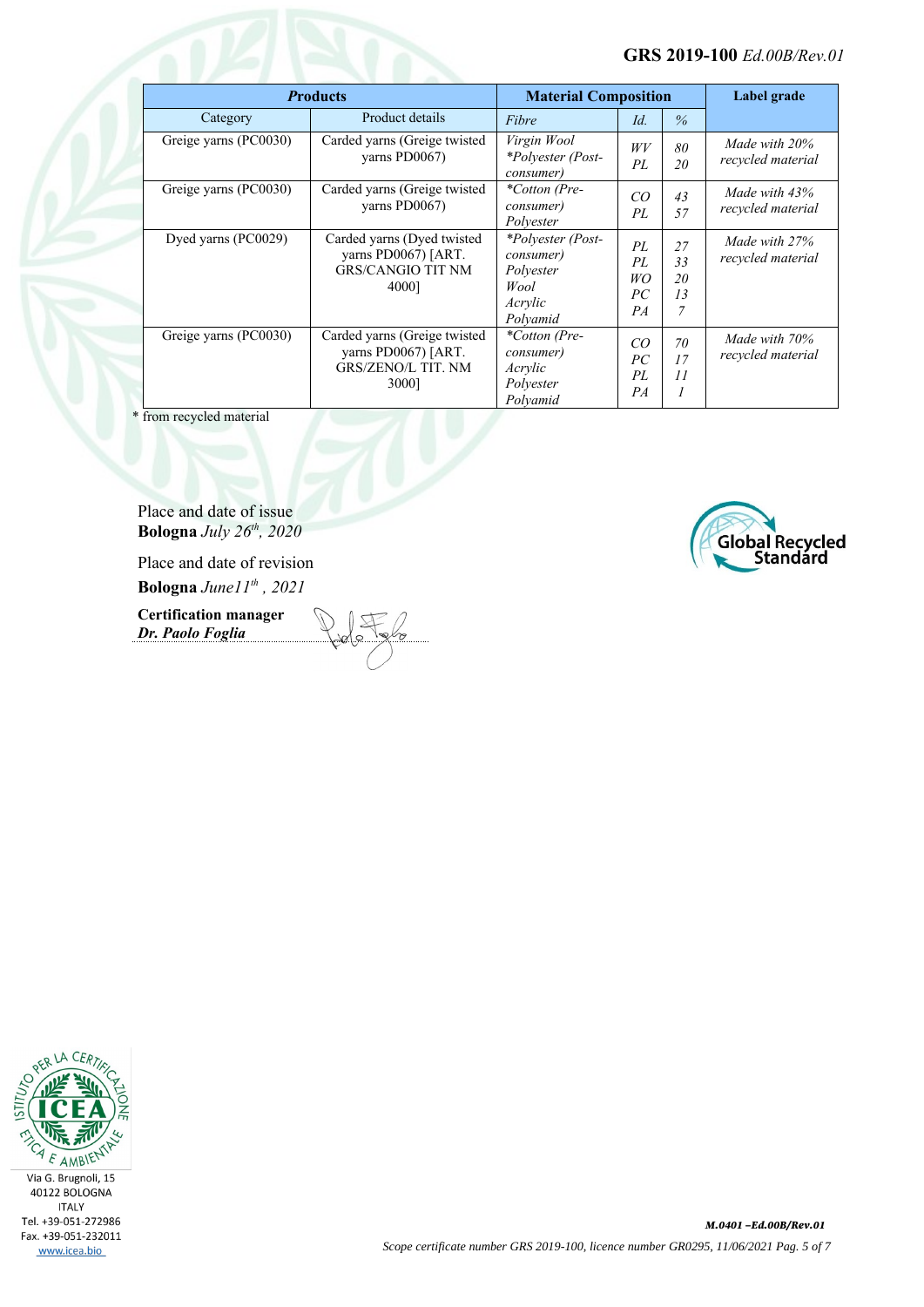**GRS 2019-100** *Ed.00B/Rev.01*

### *Certified entity:* **FILATURA ALMA SRL**

**Global Recycled Standard**

#### **Facility Appendix to certificate no.: GRS 2019-100**

Under the scope of this certificate the following facilities have been inspected and assessed. The listed processing steps/activities comply with the corresponding criteria of the Global Recycle Standard (GRS) for the certified products:

| Name of the facility | <b>Address</b>                                    | Processing steps / activities | Type of<br>relation |
|----------------------|---------------------------------------------------|-------------------------------|---------------------|
| FILATURA ALMA SRL    | Via Xxv Aprile, 6/8<br>Montemurlo (Prato) - Italy | Twisting                      | <b>MAIN</b>         |

Place and date of issue **Bologna** *July 26th, 2020*

Place and date of revision

**Bologna** *June11th , 2021*

**Certification manager** *Dr. Paolo Foglia*